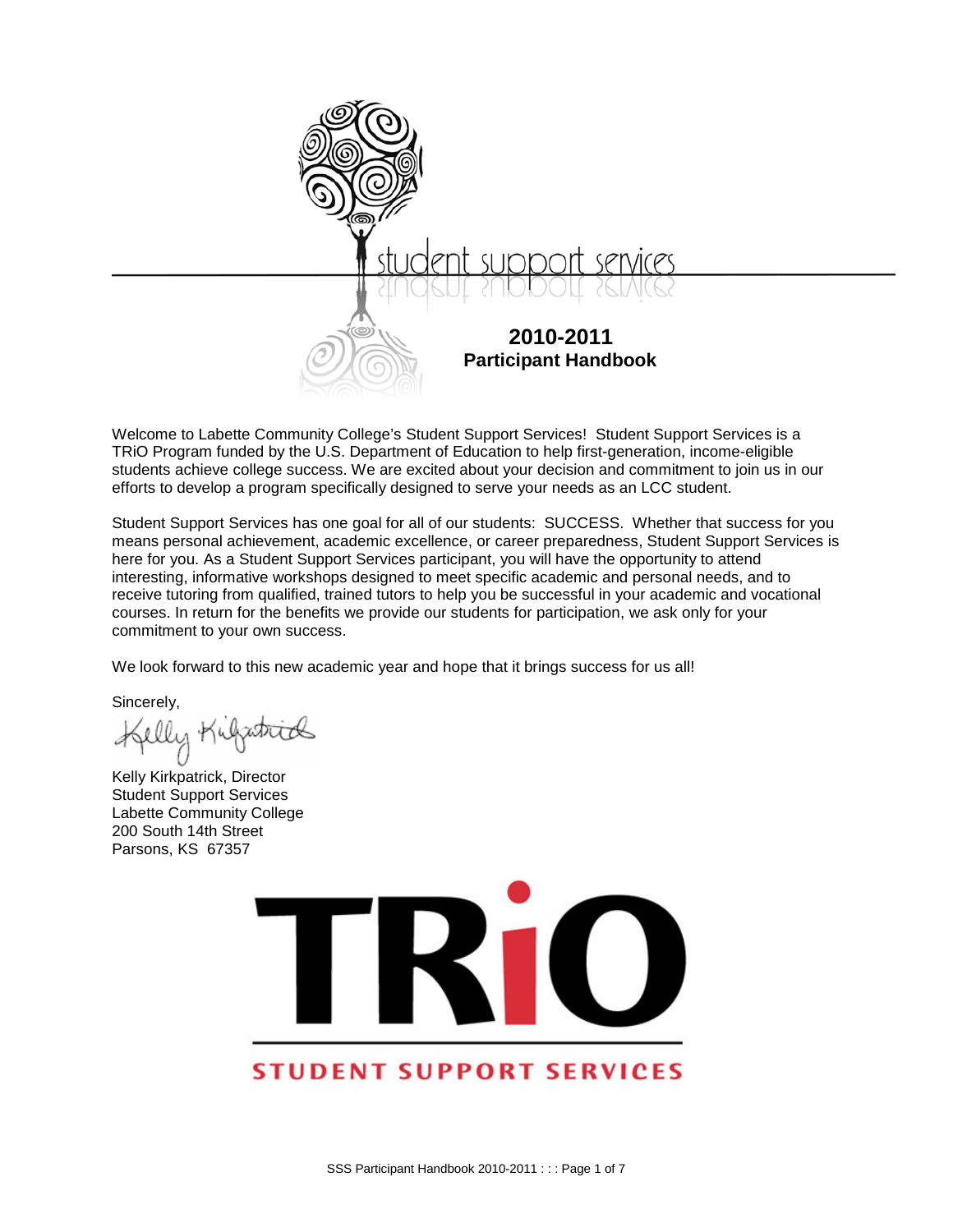# **TABLE OF CONTENTS**

#### $\overline{1}$

| $\mathbf{3}$ |
|--------------|
|              |
|              |
|              |
|              |
|              |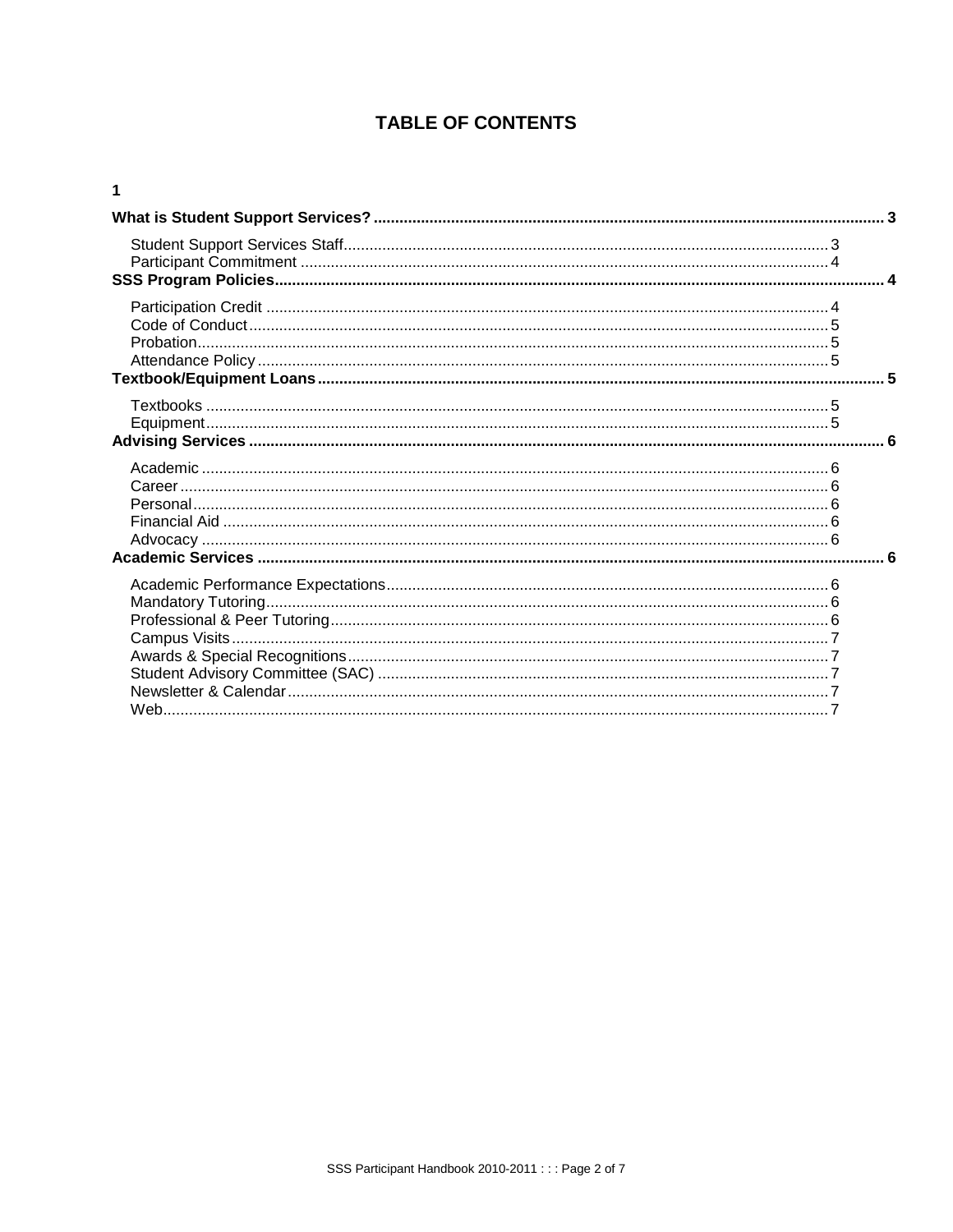# <span id="page-2-0"></span>**What is Student Support Services?**

Student Support Services is one of the seven Federal TRIO Programs funded through the United States Department of Education. Other TRIO Programs include Upward Bound, Upward Bound Math/Science, Upward Bound Veterans, Educational Opportunity Centers, Ronald E. McNair Post Baccalaureate Program, and Talent Search. These programs are designed specifically to assist limited income, firstgeneration college students, and/or students with a disability enroll in and successfully graduate from a post secondary educational institution. There are over 1,200 TRiO programs throughout the country assisting college students just like you. Labette Community College hosts two of these programs: Student Support Services and Talent Search.

LCC's Student Support Services program is funded to serve 215 students. To qualify for SSS services, currently enrolled LCC students enrolled in at least 6 credit hours must meet at least one of the following criteria:

- 1. Be a first-generation college student. (Neither parent has a four-year college degree.) **OR**
- 2. Come from a low-income family (based on taxable income.) **OR**
- 3. Have a documented disability.

SSS offers these services to help you achieve college success:

- **§** Tutoring & Academic Support
- **§** Academic Advising
- § Workshops
- **§** Campus Visits
- § Grant Aid
- § Text Book Loans
- **§** Electronic Equipment Loans
- **§** Leadership Opportunities

#### <span id="page-2-1"></span>**Student Support Services Staff**

SSS offices are located in the Student Success Center. Daily hours are 7:30 a.m. to 6:00 p.m., Monday through Thursday and 7:30 a.m. to 4:30 p.m. on Fridays.

**Kelly Kirkpatrick**, Director Office Phone: 620-820-1149 Cell Phone: 620-423-5185 E-mail: KellyK@labette.edu

**Brent Johnston**, Assistant Phone: 620-820-1143 E-mail: BrentJ@labette.edu

**Juliana Kepner** Academic Advisor & English Coordinator Phone: 620-820-1139 E-mail: JulianaK@labette.edu

**Sam Jack** Academic Advisor & Tutor Specialist Phone: 620-820-1141 E-mail: SamJ@labette.edu

**Rikke Mitchell**, Academic Advisor Phone: 620-820-1141 E-mail: RikkeM@labette.edu

Students are welcome to drop in to the Student Support Services offices any time during office hours.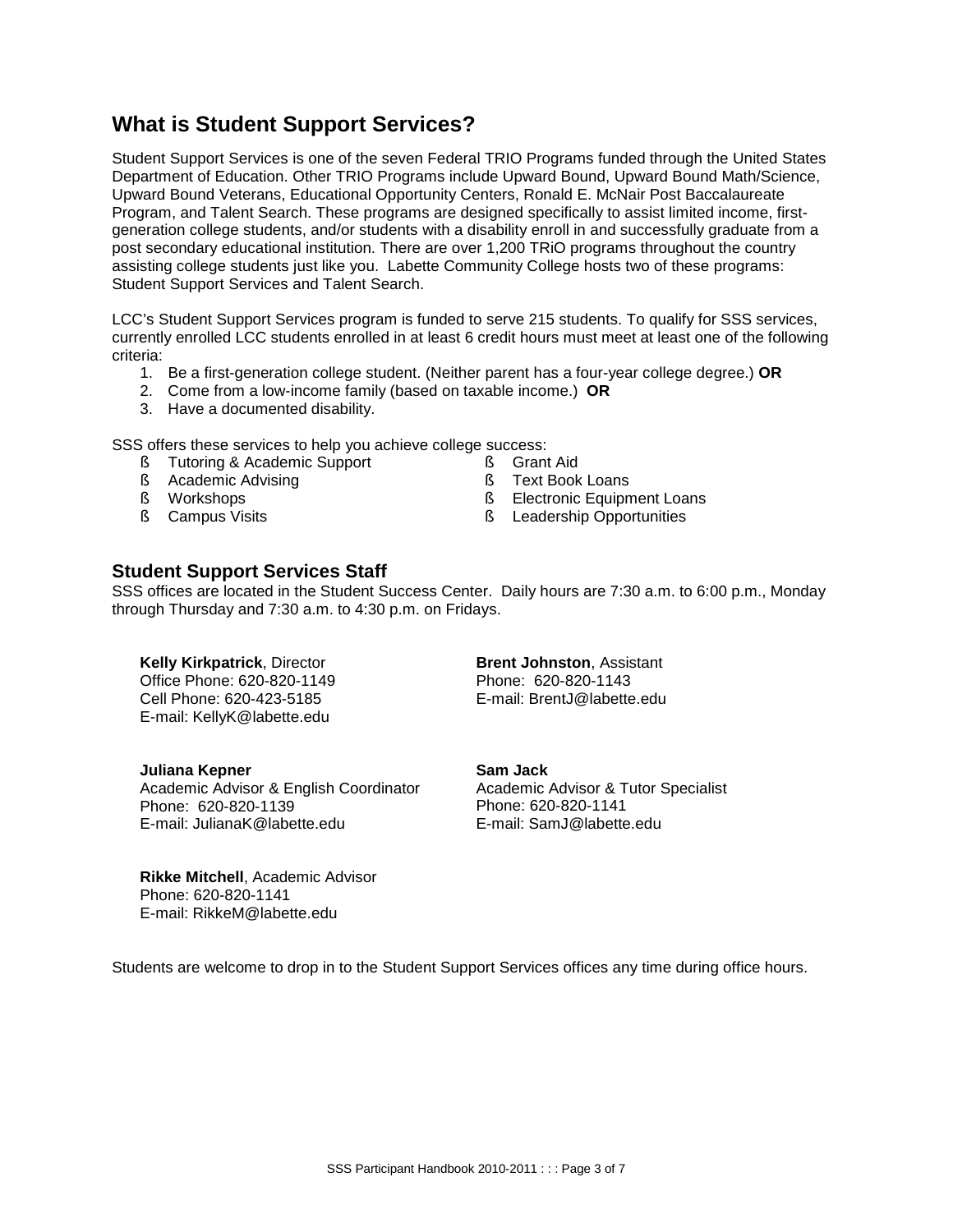## <span id="page-3-0"></span>**Participant Commitment**

Many students think they lack the capabilities or the financial assistance to attend college and succeed. Those students selected for participation in Student Support Services have indicated a sincere willingness to improve themselves and are committed to the goal of college success. Because of the expense, time, and effort the staff must give to a Student Support Services participant, we request that those students make a sincere commitment to themselves and to the program.

Upon acceptance into Student Support Services, these are the commitments we ask from each individual participant in order to remain in the program and to be eligible for benefits:

The following is my understanding of the services offered to me and my responsibilities as a participant:

- 1. All program opportunities and services are provided at no cost to me and are intended to help me grow both academically and personally.
- 2. In return for these services, I agree to participate in the following:
	- § Meet with a Student Support Services Advisor a minimum of three times throughout the semester and upon request of the Academic Advisor.
	- § Contact my instructors before each meeting with my SSS Academic Advisor in order to learn of my current standing in each of my courses
- 3. I understand that as my needs change; i.e., grades improve, class attendance is satisfactory, etc. that I may change the Academic Plan with my advisor.
- 4. I understand that Student Support Services has provided information about financial aid opportunities at Labette Community College.
- 5. I understand that if I do not uphold the terms and conditions of this commitment, I may be denied further participation in the Student Support Services program.
- 6. I authorize the release and/or acquisition of appropriate educational and/or personal documents and information deemed necessary by the Student Support Services Project Director and/or Academic Advisor for official use at Labette Community College. This includes permission for the Student Support Services Project Director and Academic Advisor to share my academic reports with Labette Community College faculty and staff upon their request to aid in my plan of success for graduation and/or transfer. This authorization continues from semester to semester, as long as I am currently enrolled in Labette Community College courses.
- 7. I give Student Support Services permission to use my photo, taken during Student Support Services activities, for Student Support Services newsletters, bulletin boards, website or other public relation announcements.
- 8. I understand my participation in Student Support Services is confidential. However, I give the project staff the right to disclose information about the possibility of inflicting harm to myself or others to the appropriate personnel.

Students sign this commitment during their intake interviews. The commitment stays in the student file and is considered binding and in effect as long as the student is continually enrolled at LCC.

# <span id="page-3-1"></span>**SSS Program Policies**

# <span id="page-3-2"></span>**Participation Credit**

To maintain your status as an active Student Support Services participant and to be eligible for textbook loans, equipment loans, and College Completion Grant Awards, you must meet with your advisor a minimum of 3 (three) times during each semester. The first meeting must take place before the end of the third week of the semester. Subsequent meetings are then scheduled by the student and advisor at their convenience.

SSS participants must also be in good academic standing, defined as having a cumulative GPA of 2.0 or greater. You will be responsible for reporting your academic standing to your advisor during your meetings throughout the semester.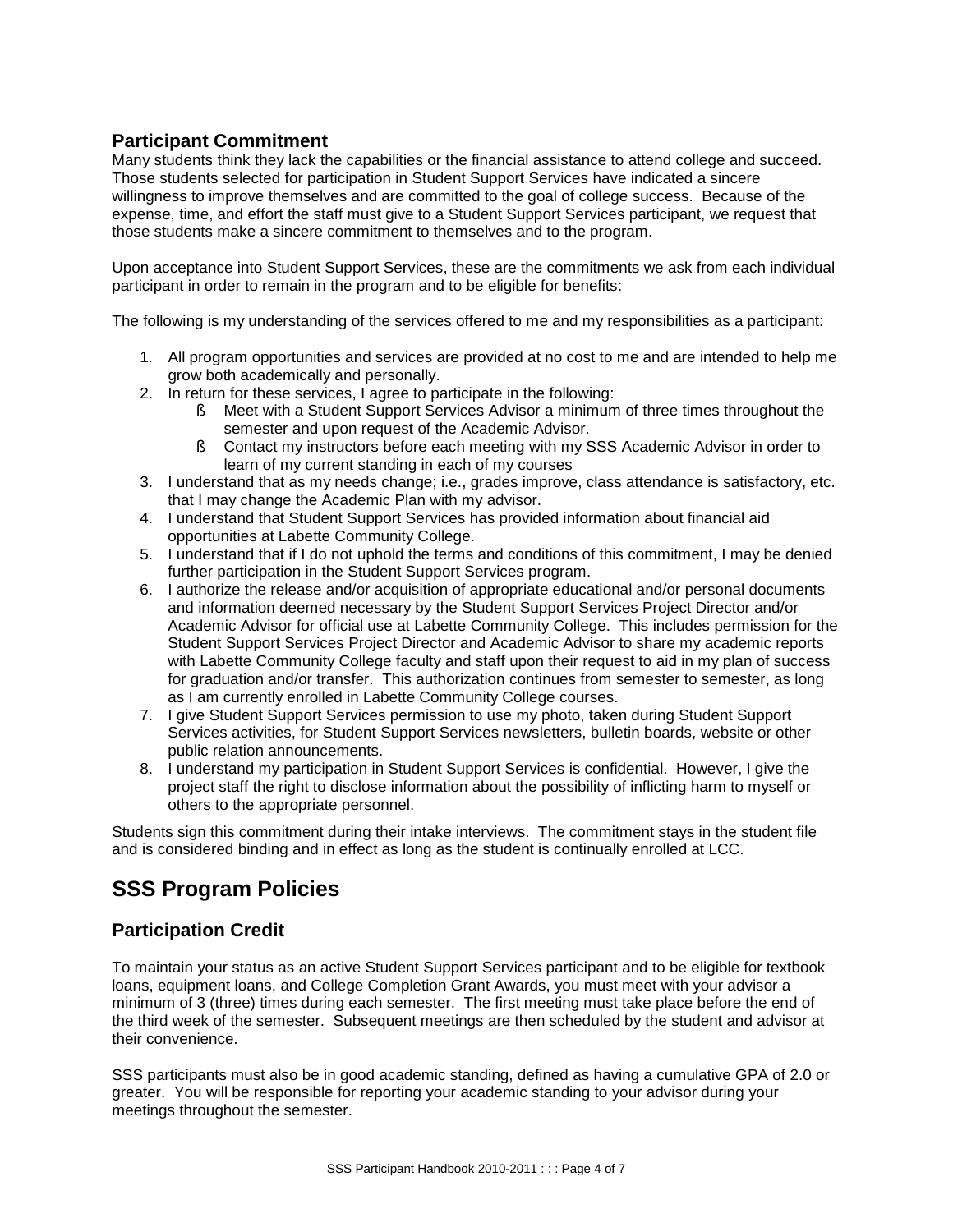## <span id="page-4-0"></span>**Code of Conduct**

In order to maintain an atmosphere conducive to educational pursuits, Student Support Services maintains a Code of Conduct. All participants are expected to behave in a manner consistent with the mission of both the College and the program. Participants are reminded that they are representatives of LCC and Student Support Services when they are off campus as well as on campus. **Failure to conform to this code of conduct will result in the disciplinary sanctions of Labette Community College and may result in the student being dismissed from the Student Support Services program**.

The Code of Conduct lists the following behaviors as unacceptable:

- § Using foul language
- § Misconduct, including disrespect for and disturbing others
- **§** Physical and/or verbal abuse or mistreatment of any person
- § Theft, vandalism, defacement, or damage to property
- **§** Disorderly conduct
- **§** Drinking illegally or using any illegal substances
- § Smoking in nonsmoking areas

#### <span id="page-4-1"></span>**Probation**

Participation in Student Support Services is a privilege. Students who do not honor their obligations to Student Support Services may face disciplinary action including but not limited to having privileges restricted or revoked or facing dismissal from the program entirely. Students are notified individually of their probationary status and the requirements they must fulfill in order to be returned to full participant status.

#### <span id="page-4-2"></span>**Attendance Policy**

Student Support Services students are expected to keep appointments with both professional staff and with peer tutors. Excessive or unexcused absences from Student Support Services activities or appointments may lead to a student's dismissal from the program.

# <span id="page-4-3"></span>**Textbook/Equipment Loans**

#### <span id="page-4-4"></span>**Textbooks**

Student Support Services participants who would like to borrow a textbook must be an active member of the program for one academic semester. To be considered active, the participant must have been in contact with his or her SSS Academic Advisor in the previous semester OR have satisfied the requirements of a previous textbook loan.

A participant who does not return the textbook(s) he/she has been loaned will have a hold placed on his/her academic records. This hold will remain on his/her record until the textbooks are returned or a set fee of \$75 per book is paid to the Student Support Services supplies account.

#### <span id="page-4-5"></span>**Equipment**

Any current Student Support Services participant is eligible to borrow equipment without a prior semester of participation in the program. Calculators and recording devices may be checked out for extended times, up to an entire semester. Laptops may only be checked out for two weeks at a time. Any exceptions to this policy must be approved through the Director.

Participants who do not return the equipment they have been loaned will have a hold placed on their academic records. This hold will remain on their record until they have returned the equipment or paid the **replacement value** of the equipment to the Student Support Services supplies account.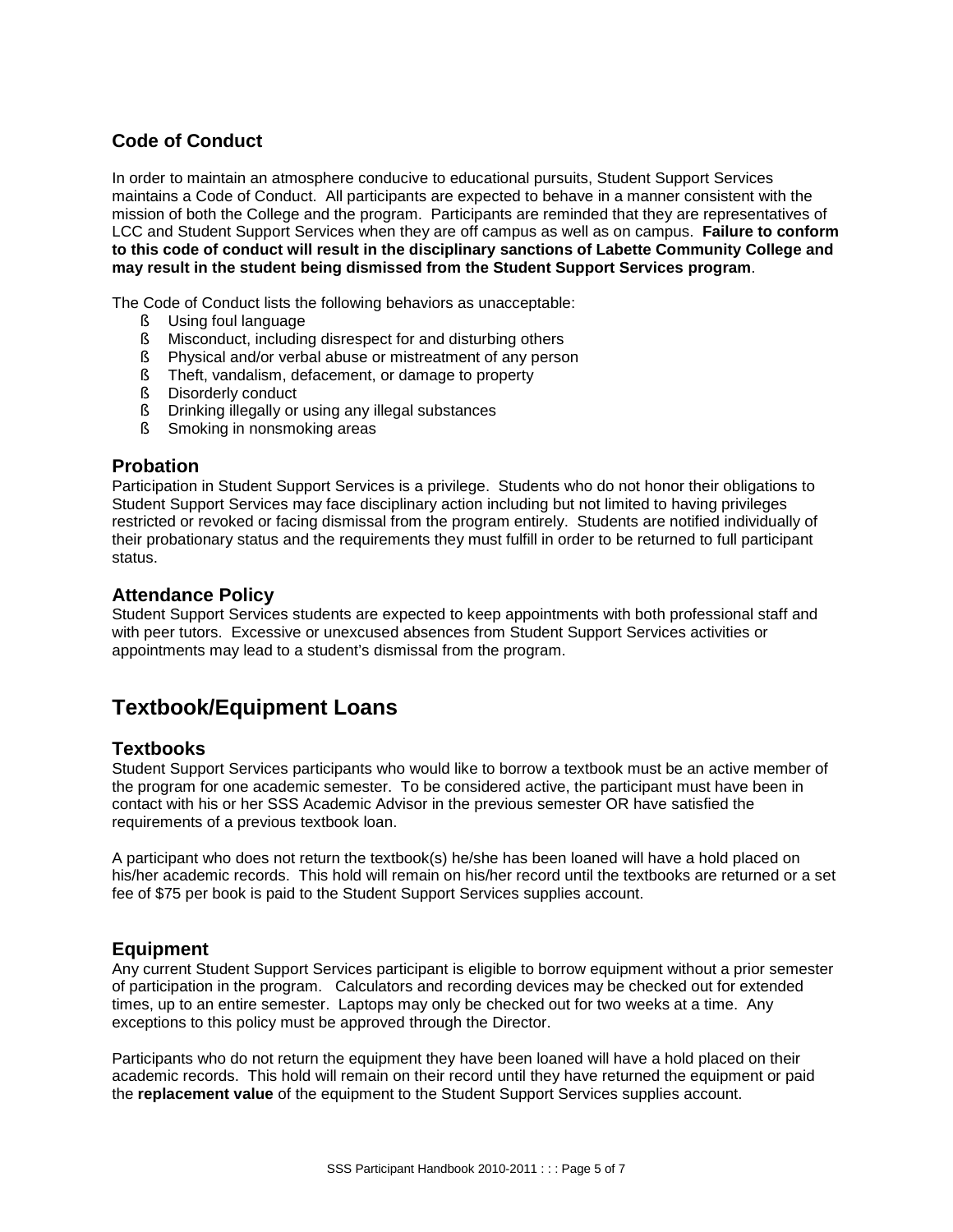# <span id="page-5-0"></span>**Advising Services**

#### <span id="page-5-1"></span>**Academic**

All LCC students are assigned a Student Support Services Academic Advisor. Advisors can offer advice regarding course selection and dropping or adding classes. SSS Academic Advisors are available to discuss academic planning, review of the Learning and Success Plan, 4-year transfer equivalencies, and other related curriculum questions.

#### <span id="page-5-2"></span>**Career**

Student Support Services Academic Advisors can help participants select a concentration. Several career assessment tools and web sites are available to Student Support Services participants which can aid in this process as well. SSS staff will also assist in resume development, job search, and interview skills.

#### <span id="page-5-3"></span>**Personal**

Participants may choose to visit with a Student Support Services Advisor to discuss any personal concern. The SSS Academic Advisors are always available through phone, e-mail, walk-in, and scheduled appointments. SSS Academic Advisors will also refer participants to campus and community resources.

#### <span id="page-5-4"></span>**Financial Aid**

Student Support Services Academic Advisors can help participants complete financial aid paper work, offer updates on scholarships, and provide timely information regarding the financial aid process. Student Support Services also provides financial aid workshops each year.

#### <span id="page-5-5"></span>**Advocacy**

Student Support Services Academic Advisors will act as advocates on a participant's behalf when needed. Participants are encouraged to turn to Student Support Services if they need help navigating the system or working with another department on campus. SSS Academic Advisors often work with outside resources and provide recommendation letters when requested.

# <span id="page-5-6"></span>**Academic Services**

### <span id="page-5-7"></span>**Academic Performance Expectations**

All Student Support Services participants are expected to maintain a minimum of a 2.0 GPA. Students who do not maintain this GPA requirement will be subject to academic interventions prescribed by their Academic Advisors.

#### <span id="page-5-8"></span>**Mandatory Tutoring**

Any participant whose college GPA falls below the minimum Student Support Services GPA requirement of 2.0, will be required to receive a discretionary amount of tutoring per week for a minimum of one semester or until his/her GPA meets the requirements of the Student Support Services Academic Advisor.

### <span id="page-5-9"></span>**Professional & Peer Tutoring**

Student Support Services professional assistants in English/Reading and Math who help Student Support Services participants with English, composition, research, reading comprehension, and math courses.

SSS's Peer Tutoring Program is very extensive. Services offered include one-on-one, group, and drop-in tutoring for General Education courses in the Student Success Center. The peer tutors not only have expertise in their subject areas, but are also trained in study and learning skills. SSS participants who